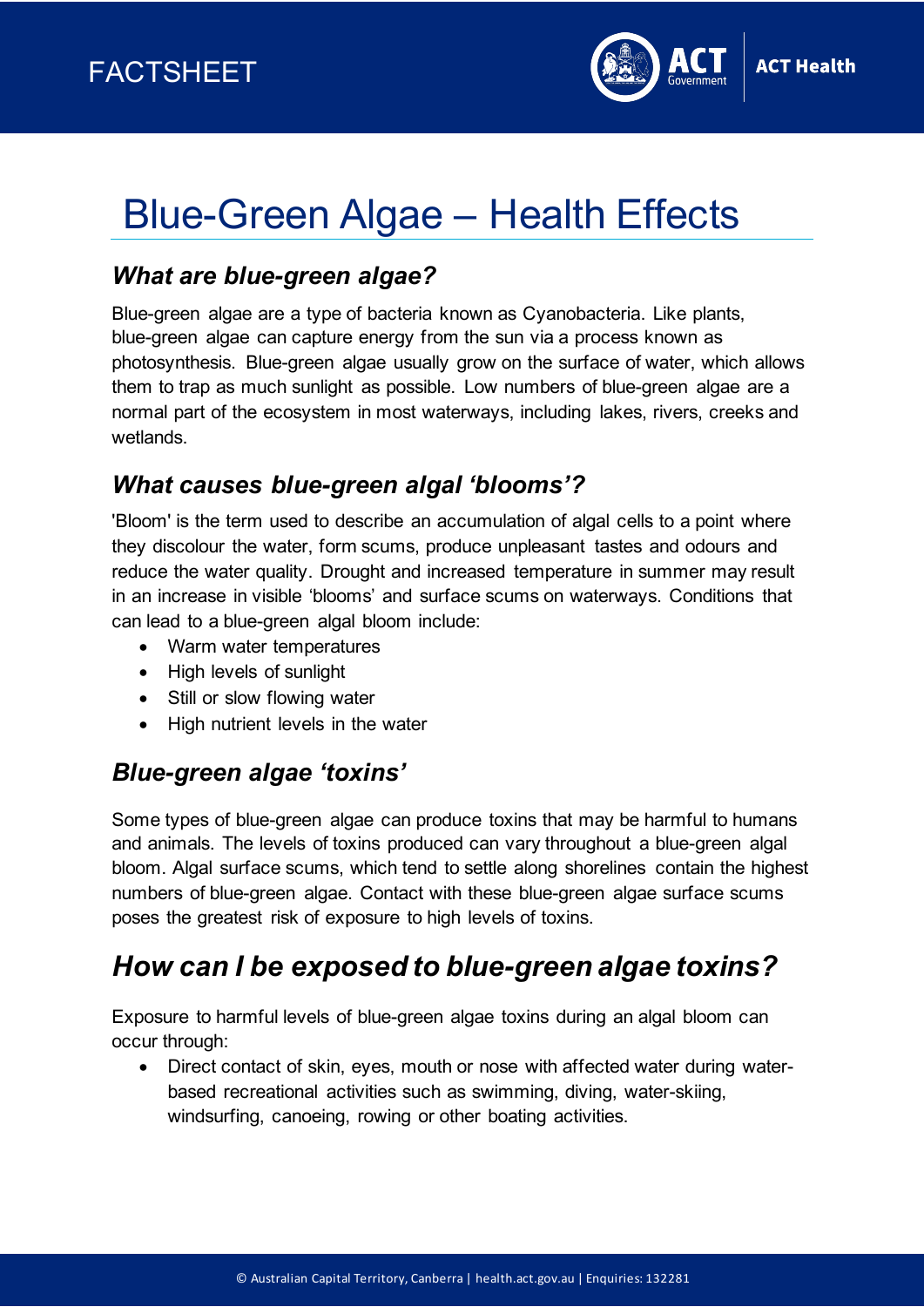

- Breathing in fine water spray or droplets created when the surface of affected water is broken during water-based recreational activities.
- Accidental swallowing of affected water.
- Consumption of fish or other seafood from affected waterways.

# *What are the possible health effects of blue green algae toxins?*

The possible health effects of blue green algae vary with the type of toxin and the route of exposure:

- Direct skin contact with blue green algae toxins can cause skin and eye allergic reactions or irritation.
- Accidental swallowing of affected water or consumption of food from affected water can cause symptoms of gastroenteritis, including nausea, vomiting, diarrhoea, fever and abdominal pain. In extreme cases, damage to liver cells and nerve cells can also occur.
- Breathing in fine water spray or droplets from affected water during recreational water activities can cause asthma or hay fever-like symptoms.

# *Can living, working or participating in recreational activities near a waterway during a blue-green algal bloom have harmful health effects?*

There is limited research available on the possible health effects of exposure to airborne blue-green algae toxins. Based on the current evidence available, if you have no direct contact with affected water but you live or work near an affected waterway, it is very unlikely that you would be exposed to harmful levels of blue green algae toxins in the air.

Some types of blue-green algae release chemicals unrelated to toxins that can produce a strong odour during algal blooms. There is no evidence to suggest that the odour can cause toxic effects, however the odour is an annoyance that may impact on general well-being.

#### *How can I avoid exposure to blue-green algae?*

To avoid potential exposure to blue-green algae it is important to:

- Follow the advice of any information signs around affected waterways.
- Avoid any recreational activities that could involve contact with affected water.
- Do not eat fish or seafood from any waterway that has been affected by bluegreen algae in the past 3 months.
- Do not let pets drink or swim in blue-green algae affected water.